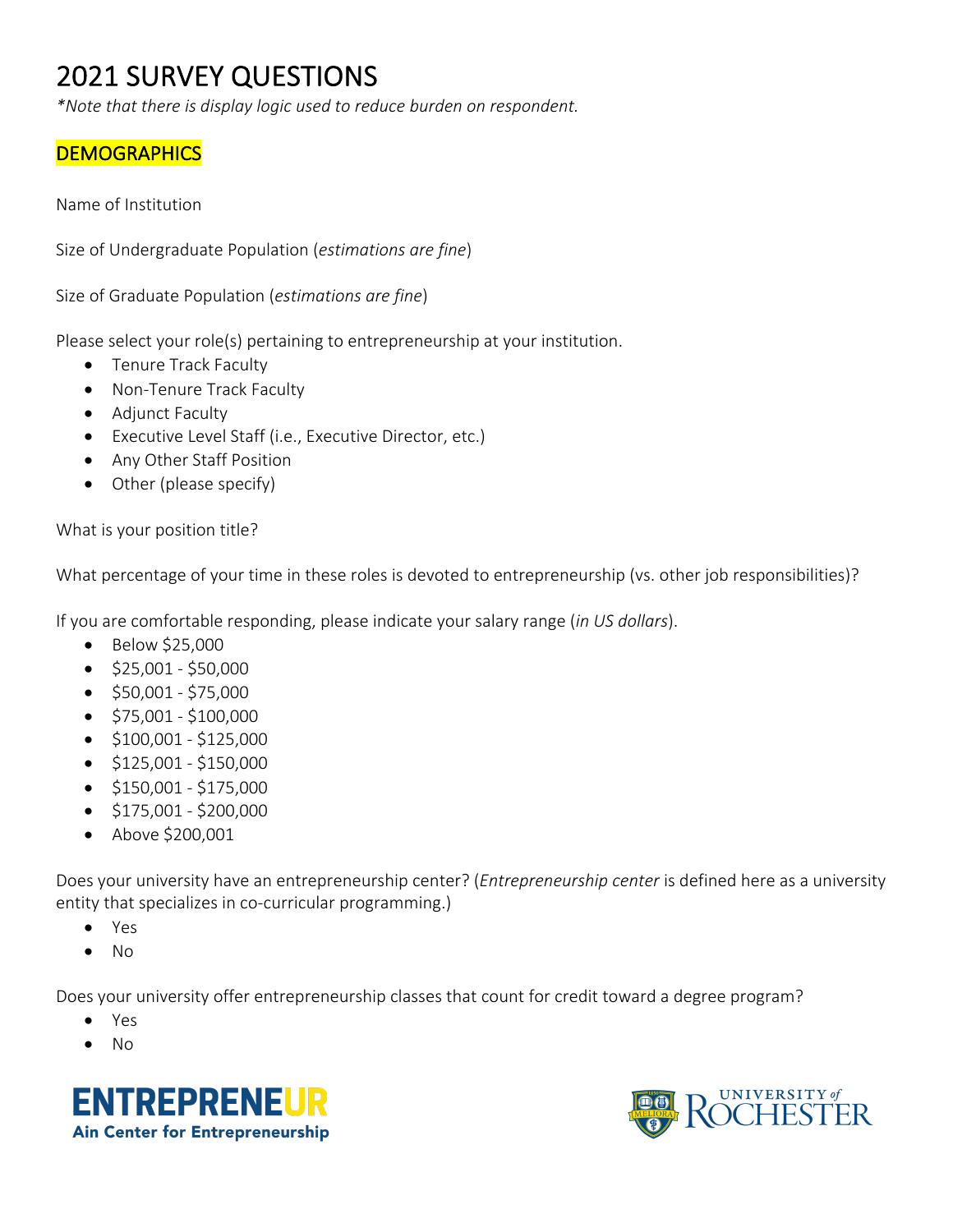Do you have knowledge of how entrepreneurship programming (curricular and/or co-curricular) is funded at your institution?

- Yes
- No

Do you have regular interaction with students (those enrolled in an undergraduate or graduate degree program)?

- Yes
- No

Does your institution have more than one entrepreneurship department?

- Yes
- No
- Not sure

If so, in which department are you located?

## ENTREPRENEURSHIP CENTER (CO-CURRICULAR)

What year was your entrepreneurship center founded?

How many full-time staff members does your entrepreneurship center employ?

Please share the Mission and/or Vision Statement for your entrepreneurship center.

Is the leader of your entrepreneurship center:

- Individual without a Faculty Appointment
- Non-Tenure or Adjunct Faculty
- Tenure or Tenure-Track Faculty
- Other (please specify)

In what type of institution is your entrepreneurship center housed?

- Business School
- Liberal Arts Institution
- Research Facility
- Technical School
- University-wide
- Other (please specify)

To whom does your entrepreneurship center report?

What is the annual operating budget (in US dollars) of your entrepreneurship center?



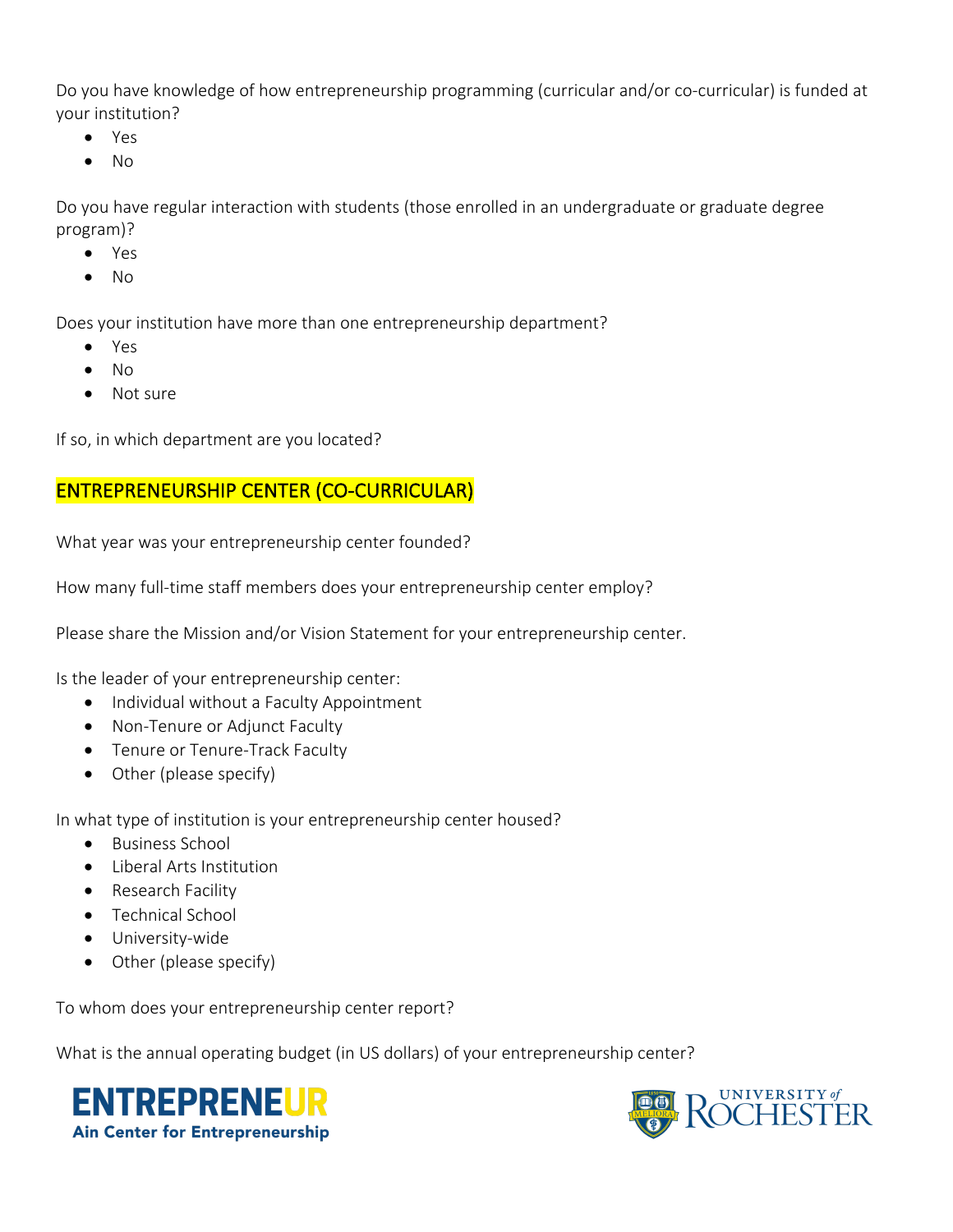What percent of your center's operating budget comes from:

- Donor Gifts
- Endowment(s)
- Contracts & Grants
- University Funds
- Other

Does your entrepreneurship center have a devoted physical space?

- Yes
- No

If so, does this space include:

- Classroom(s)
- Meeting Room(s)
- Staff / Faculty Office(s)
- Student Workspace
- Makerspace
- Other (please specify)

Does your entrepreneurship center have an advisory council or board?

- Yes
- No

If so, are members of your advisory council or board members required to make a specific financial donation?

- Yes
- No
- Not sure

Does this council or board serve a specific role, or are they more of a sounding board for center vision and goals?

- Specific role
- Sounding board
- Other (please specify)

What constituencies does your entrepreneurship center serve?

- Students
- Faculty
- Staff
- Alumni
- Broader Community/Region
- Other (please specify)



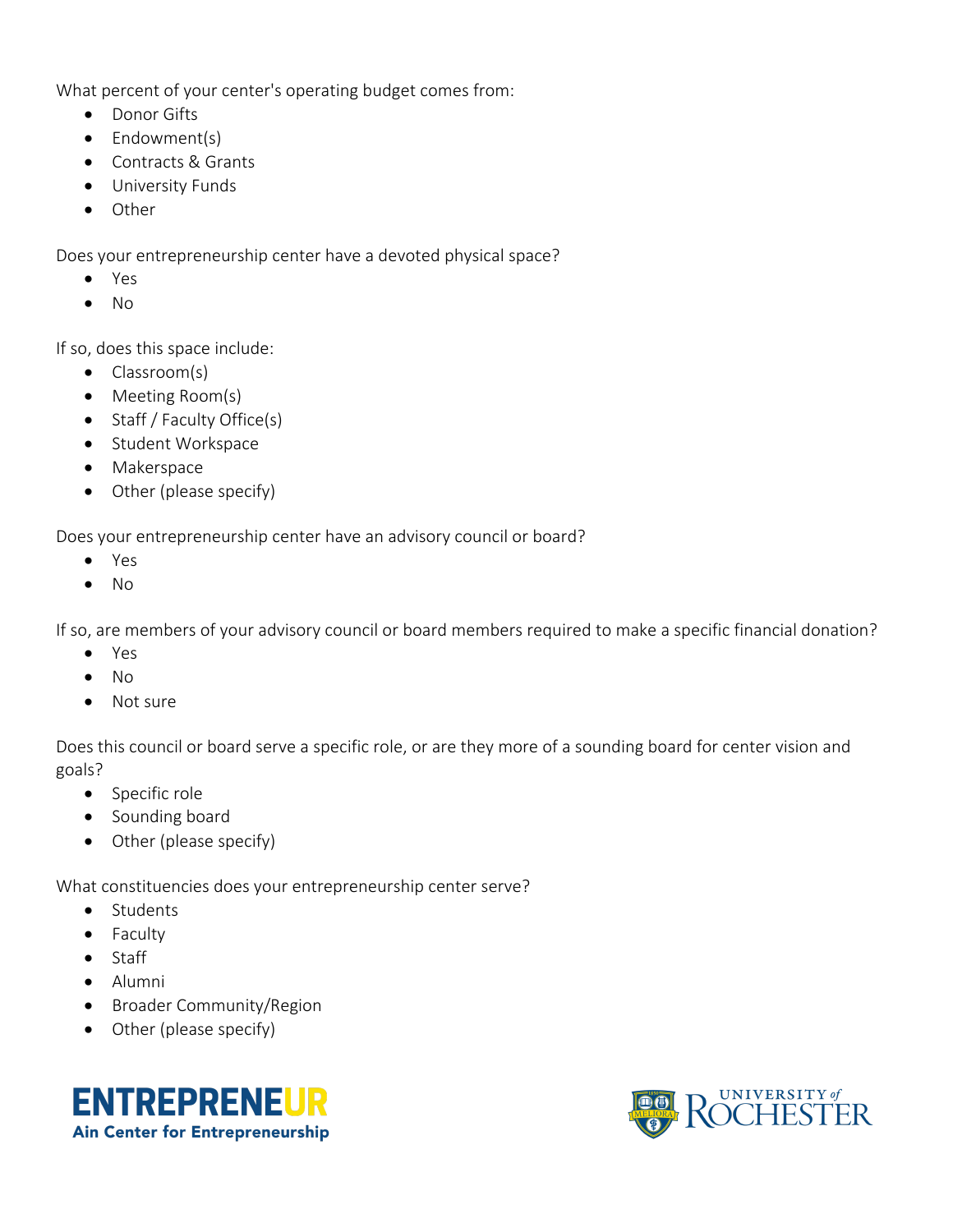Does your entrepreneurship center partner frequently with community (non-university) organizations?

- Yes
- No
- Not sure

If so, what is your most impactful collaborations (*no more than 3*)?

What types of programming does your center offer? (*Ex. training, incubator space, accelerator programs, etc*.)

How do you market the programming/opportunities offered by your entrepreneurship center? (*Ex. social media, on-campus flyers, personal outreach, etc.*)

Do the majority of your center's entrepreneurial coaches and/or mentors:

- Provide their services pro bono
- Receive some financial compensation
- Serve as full-time employees
- Other (please specify)

Does your entrepreneurship center provide programs targeted specifically to any of the following audiences?

- Ethnic / Racial Minorities
- Individuals with Disabilities
- International Students
- Veterans
- Women
- Other (please specify)

Would you consider these programs successful at engaging these groups? (*Please feel free to add commentary, if you choose.*)

- Yes
- No
- Not sure

Does your entrepreneurship center offer intercollegiate programs or competitions?

- Yes
- No

If not, would you be interested in doing so?

- Yes
- $N<sub>0</sub>$
- Not sure

How do you measure the impact of your entrepreneurship center? (*Can be qualitative and/or quantitative measurements*.)



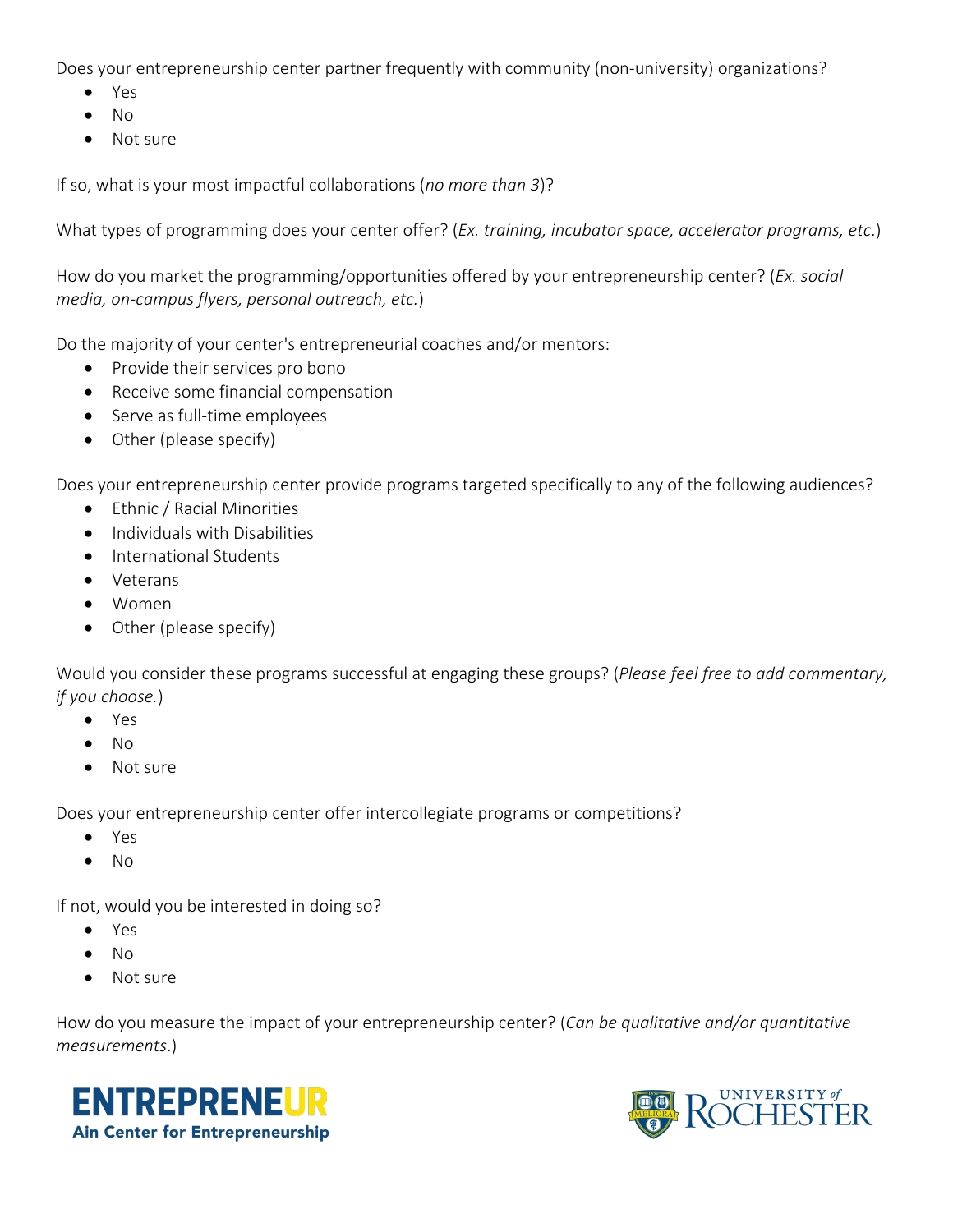### ENTREPRENEURSHIP PROGRAM (CURRICULAR)

How long has your university offered entrepreneurship courses?

Does your university offer undergraduate programs of study in entrepreneurship? If yes, please specify.

Does your university offer graduate programs of study in entrepreneurship? If yes, please specify.

Please list the most popular entrepreneurship courses your university offered in the past two years.

Are the majority of your university's entrepreneurship instructors:

- Individuals without a Faculty Appointment
- Non-Tenure or Adjunct Faculty
- Tenure or Tenure-Track Faculty

Is your curricular entrepreneurship program housed in a:

- Business School
- Liberal Arts Institution
- Research Facility
- Technical School
- Other (please specify)

Are all matriculated students able to take the offered entrepreneurship courses at your university?

- Yes
- No
- Not sure

Does your curricular entrepreneurship program work closely with any on-campus entrepreneurship centers that specialize in co-curricular programming?

- Yes
- No
- Not sure
- Both are handled by the same unit

How do you measure the impact of your curricular entrepreneurship program? (*Can be qualitative and/or quantitative measurements*.)

Does your university offer certificate programs in entrepreneurship?

- Yes
- No
- Not sure